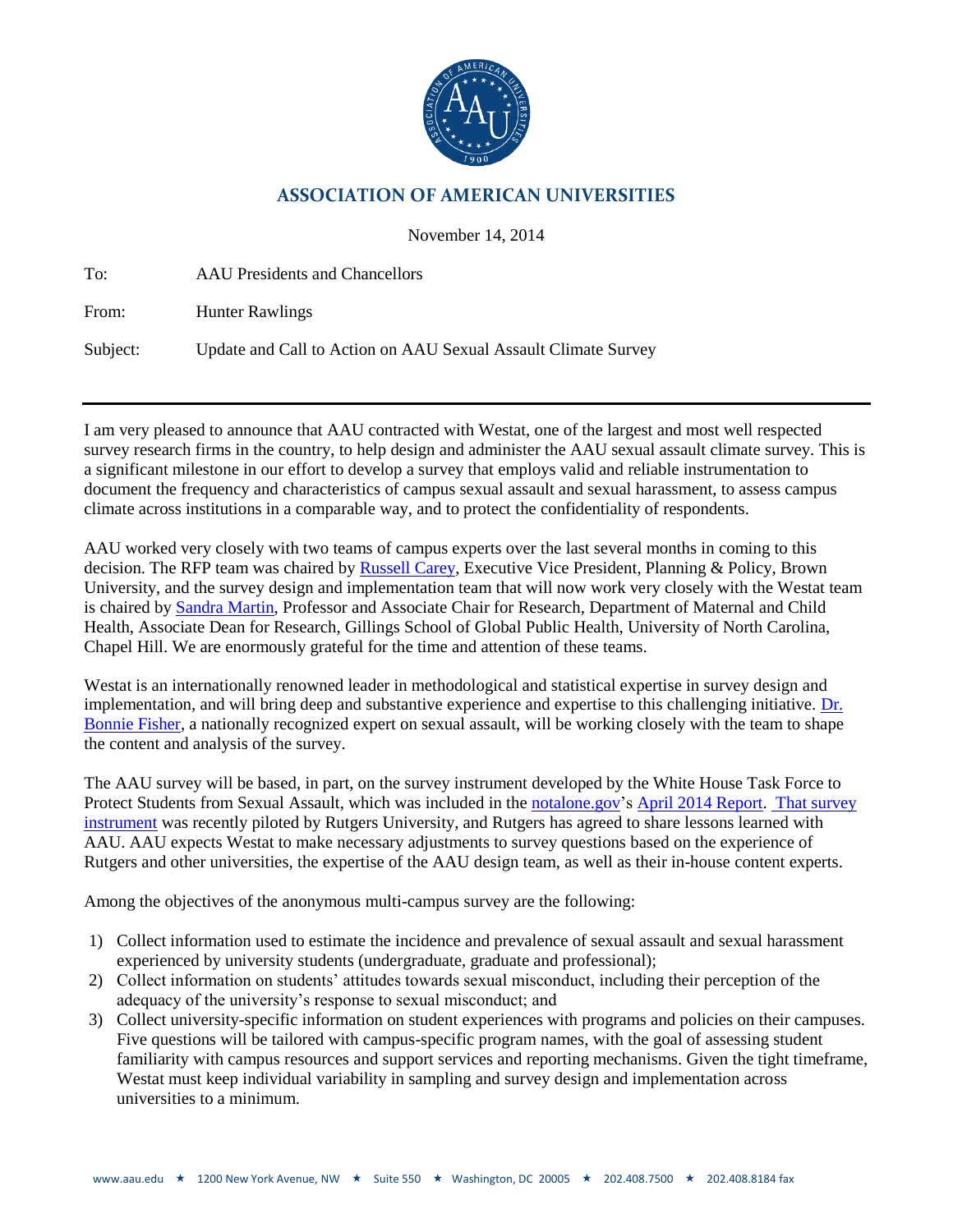A [draft timeline](#page-5-0) of the scope of work is included with this communication. Westat will provide each university with an IRB package for the university-specific IRB approval process in December 2014, and then administer the survey in April 2015. They will summarize the results, and provide each participating institution with a report regarding the overall aggregated findings (summarized across institutions) and a report on the findings from their own university (note that university-specific information will be shared only with that university). In addition, each university will be supplied with a de-identified data file so that further data analysis can be undertaken by the university if desired. AAU plans to make the aggregated results (without institutional identifiers) public next fall and use the results to help inform national conversations with federal policymakers. The aggregated results will be based on the Westat's report on the findings. AAU will **not** use these data to benchmark or compare institutions to one another.

Westat will develop the online survey and implement it with eligible AAU member universities using a census approach with an embedded representative sample. The rationale for this approach is that, through the census, all students will be given a voice in the survey. However, to assure that the results are representative of the student body, a sample will be selected and analyzed. To increase response rates, incentives will be used: any student who visits the survey website will be automatically entered into a lottery to win \$500, and those students in the sample will be offered a \$5 Amazon gift card for completing the survey.

Detailed [eligibility criteria](#page-3-0) for participation in the survey are also included in this communication. Schools will be required to sign a non-negotiable financial contract with AAU and a detailed MOU with Westat to participate.

Each participating school is responsible for the cost of the survey. The estimated cost per school is about \$85K, including an estimated \$15K for direct incentives and \$500 for the lottery. The final costs will vary depending upon the number of institutions participating, sample response rates, and additional costs incurred on an as-needed basis. The greater the number of participating institutions, the lower the costs will be for each institution.

The total includes a series of deliverables, including but not limited to:

- a copy of the final survey instrument,
- a survey toolkit to help with survey promotion and technical assistance around the promotion,
- survey programming and launch, including outreach and reminders to students throughout open survey period,
- help desk services throughout survey period to provide university-specific resource information to students,
- individual data analysis and reports,
- final data files, and
- communication plans.

We anticipate the cost of this complex undertaking to be highest in the first year and that, if it becomes an annual exercise, the expenses will diminish in subsequent years. Overall, we feel this is a reasonable per-institution investment in a national, professional, and highly-credible survey that will directly address a critical issue of utmost importance to us as individual institutions and as an association of higher education leaders.

In this first round, AAU has also invited the [Consortium on Financing Higher Education \(](http://web.mit.edu/cofhe/)COFHE) schools that are not a part of the AAU to participate.

It is crucial that we move forward together on this effort at an aggressive pace. In part, we want to be able to develop solid data and information before Congress and the White House [mandate,](http://www.whitehouse.gov/the-press-office/2014/04/29/fact-sheet-not-alone-protecting-students-sexual-assault) as we expect, that every campus conduct a government-developed survey in the near future, which will likely be a one-size-fits all survey that does not reliably assess the campus culture on this issue.

The deadline for signing up to participate in the AAU survey is **December 1, 2014**. While we recognize that this requires a very fast turnaround, the aggressive overall timeline for this initiative dictates such a deadline. If you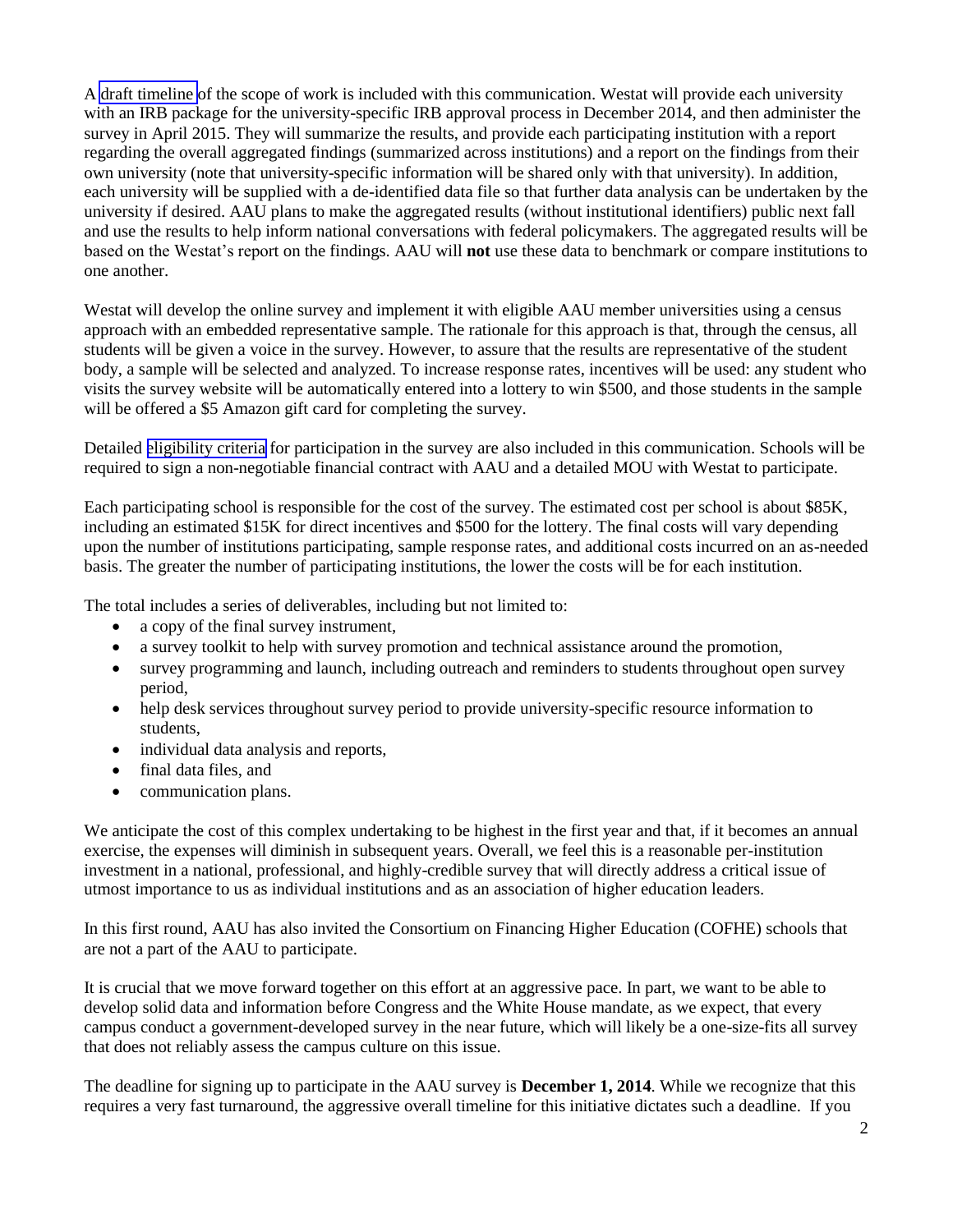would like to participate, please email [AAUCampusClimate@westat.com.](mailto:AAUCampusClimate@westat.com) We request that in the initial email you:

- Identify a campus coordinator to serve as a liaison between Westat and his or her campus as we move forward with this initiative. A more detailed explanation of their role is included in the attached eligibility criteria. In your initial email please include name, title, department/division, contact information (email/phone/address), and assistant name and contact information as applicable. Upon receipt of the email, participating schools will receive a call from the Westat team within two business days to begin the engagement process. Each school will be assigned a point of contact to confer with throughout the entire survey process.
- Identify a financial point of contact to handle the institutional payments for the survey. Please provide name, title, and contact information (email/phone) in your initial email. AAU staff will contact the financial point of contact to execute the financial contract.

## **I strongly encourage all AAU Presidents and Chancellors to participate in this effort, even if your institution already has a climate survey in the field. Your involvement is a critical component of our overall success.**

If you have any questions about this process, please contact Mollie Benz Flounlacker at [mollie\\_benz@aau.edu,](mailto:mollie_benz@aau.edu) and cc Liz Hartmann-Dow at [liz.hartmann-dow@aau.edu.](mailto:liz.hartmann-dow@aau.edu)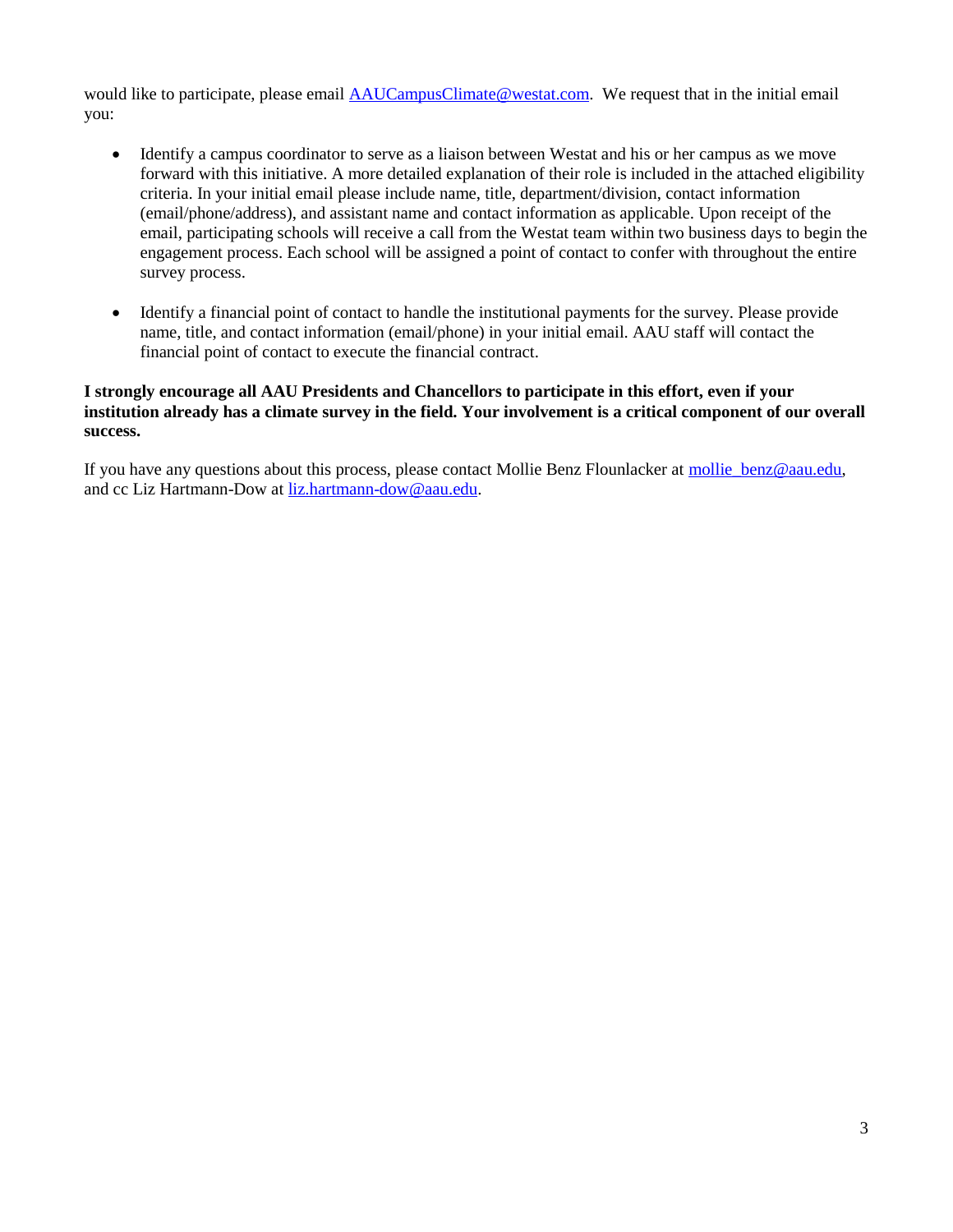## **Eligibility Criteria for Participation in AAU's Sexual Assault and Climate Survey**

<span id="page-3-0"></span>To participate in AAU's Survey of Sexual Assault and Campus Climate, universities must meet the following eligibility criteria:

- **Financial agreement with AAU**. Universities will be required to sign a non-negotiable contract with AAU by December 5 that stipulates the financial relationship between AAU and universities for the duration of this project. Universities will be required to identify a financial point of contact by December 1.
- **Memorandum of understanding**. Universities will be required to sign a Memorandum of Understanding (MOU) with Westat, AAU's contractor for this effort. The MOU will specify the following requirements:
	- o **University Coordinator.** Universities will be required to appoint a University Coordinator to mobilize and coordinate key university stakeholders to complete tasks and meet deadlines associated with this effort. The coordinator should be in place by December 1, 2014. At the very least, University Coordinators should have the following qualifications:
		- An understanding of university policies around the promotion and administration of ethical and responsible research on campus
		- An understanding of the university's IRB's policies, procedures and schedule
		- The ability to work collaboratively with Westat's Study Liaisons to complete tasks and meet deadlines**<sup>1</sup>** .
	- o **Institutional Review Board approval**. Universities will be required to have IRB approval for the survey and related procedures by February 27, 2015. While Westat will provide universities with a draft copy of the survey and procedures in late December 2014, final versions will not be available until late January 2015. This means that universities will not be able to provide their IRB with the final survey and procedures until early February, which restricts the IRB approval period to approximately four weeks.
	- o **Incentives.** Universities will be required to provide incentives to a sample of students who complete the survey, as outlined in Westat's study protocol. Specifically, a sample of students will be provided with a \$5 Amazon gift card (via a web link) after completing the survey. A \$500 lottery will be used for the census.
	- o **Sampling frame**. Universities will be required to submit specific information to allow Westat to draw the student sample that will receive incentives. Westat will provide universities with guidance around what information is required. Sampling data will be due to Westat no later than February 27, 2015.

 $\overline{\phantom{0}}$ 

 $1$  Universities might look to the Office of Research Administration (or similar office) to identify someone to serve in this position.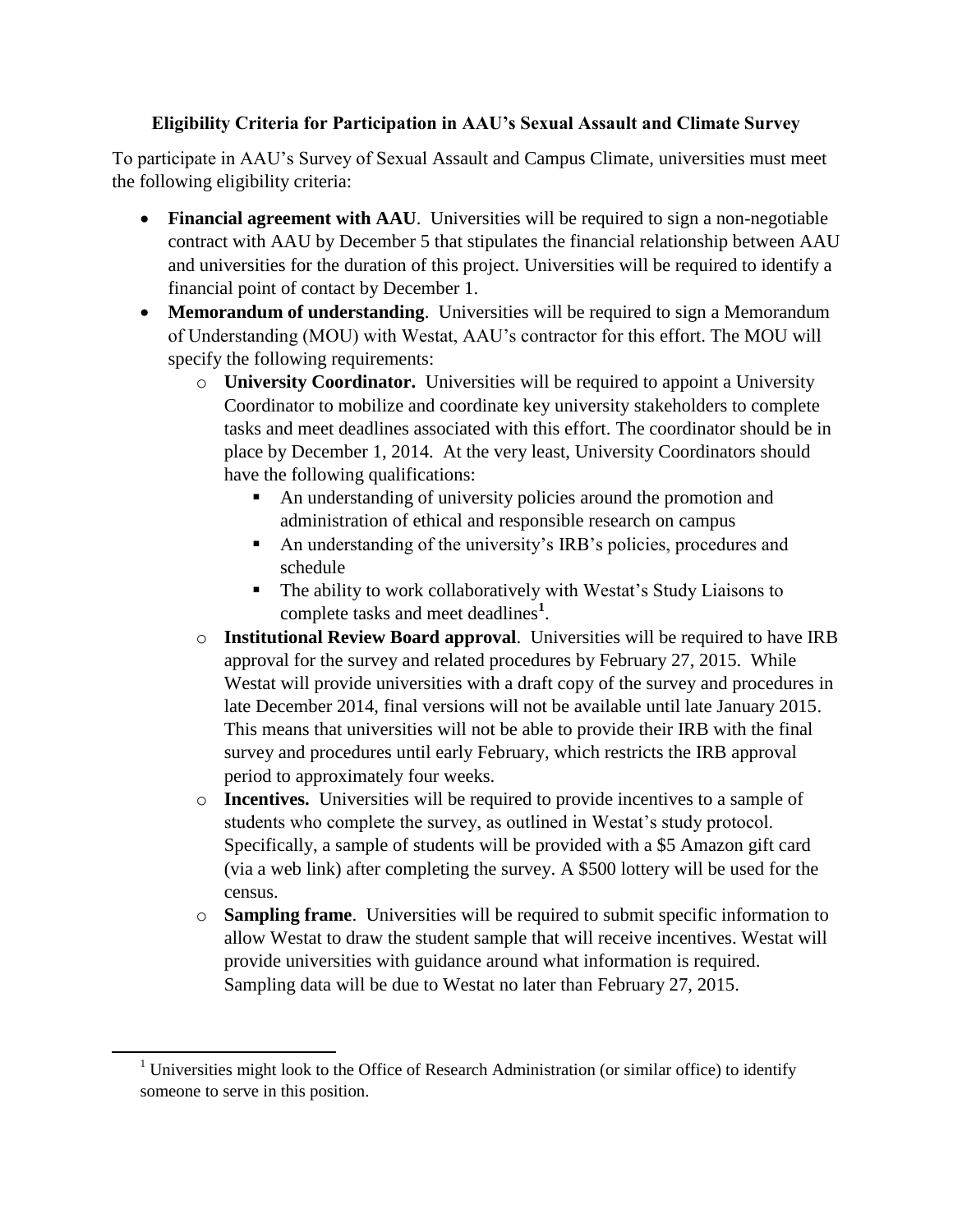- o **Commitment to promote the survey on campus.** To ensure success and increase response rates, universities will be required to promote the survey with its student body. Westat will develop a survey promotion "toolkit" that will provide universities with generic templates and ideas for survey promotion. However, universities will have discretion over how they promote the survey with their student population, including if and how they use Westat's materials. We expect survey promotion activities to begin in early January 2015 and continue through the open survey period (April  $1 - May 10, 2015$ ).
- o **Commitment to use all of Westat IRB-approved Survey.** Universities may not add or subtract from the survey, with the exception of some degree of customization for the module pertaining to campus-specific resources and policies.
- o **Embargo on survey findings.** To manage communications around study findings, universities will be required to abide by AAU's embargo on them. Specifically, AAU will require that universities agree NOT to publish or communicate survey findings internally (to the student population) or externally (to any external party) from July 1, 2015, when draft findings and data files are released to AAU and universities, to September 1, 2015, when final findings are released.
- o **AAU release.** Schools must sign off on AAU releasing aggregated results based on Westat's report findings (without institutional identifiers) next fall to help inform national conversations with federal policymakers. AAU will NOT use these data to benchmark or compare institutions to one another to assess progress or for other reasons.